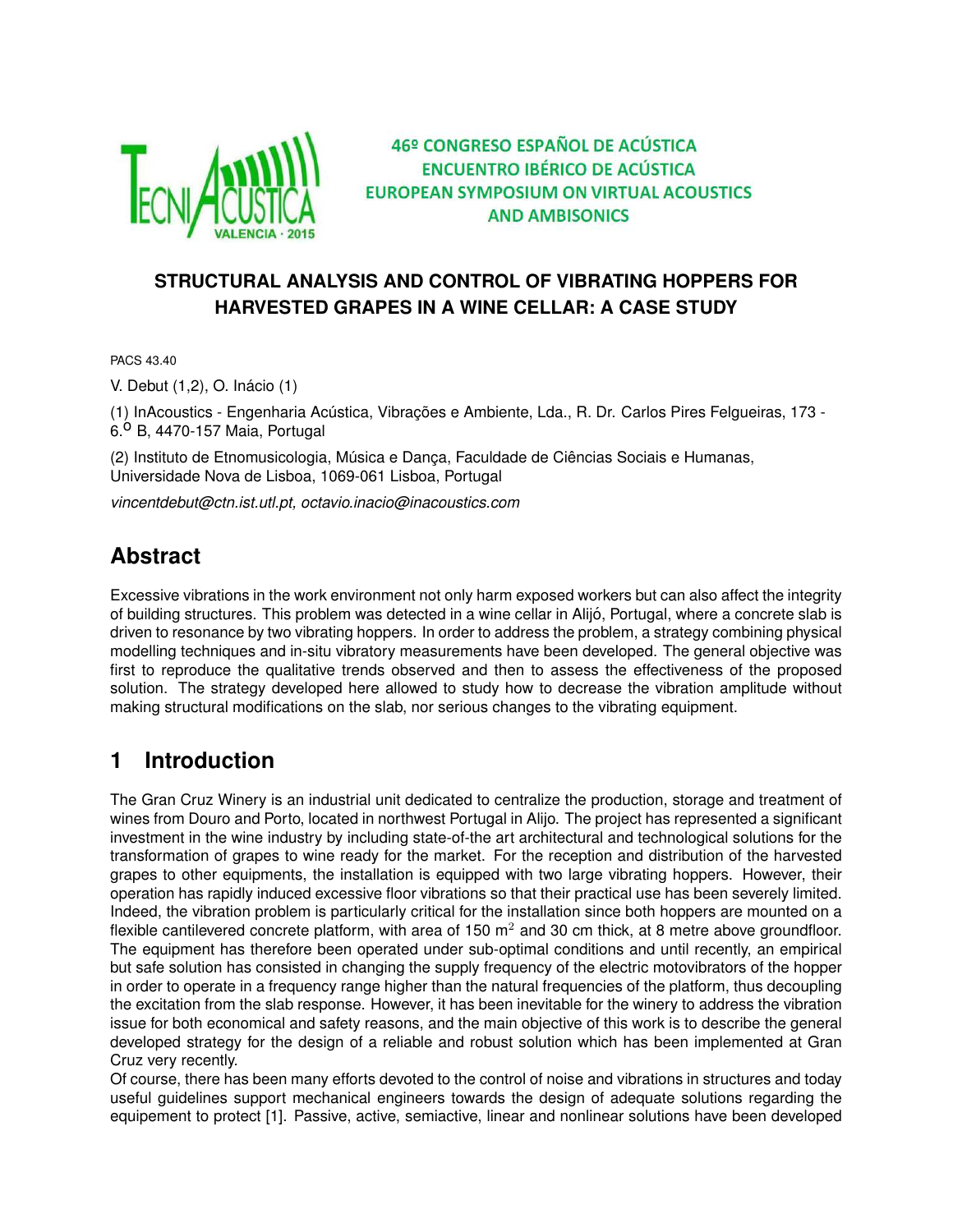for vibration control but no universal solution currently exist. Indeed, the solving-capabiblities of every technique remain strongly dependent on the specifities of the problem in view of the resonance frequencies, the type of excitation and the environmental condition. For instance, it is well known that resonance problems can be controled by tuned-mass dampers (TMD) but the use of such devices is ill-adapted to flexible systems displaying a large number of modes and operating under broadband excitation.

The large vibrating hoppers of the winery can operate at several discrete frequencies by controlling the rotational speed of the motors while the excitation amplitude can be regulated by acting on the relative position of two eccentric masses inserted in the motors. Preliminary vibrational data has revealed the occurence of large amplitude vibratory responses of the slab for several operating speeds, the slab being driven to resonance phenomenom in the frequency range from 7 to 20 Hz. Among the technically applicable solutions, one simple approach to the problem would consist in changing the excitation frequencies as initially proposed by the hopper manufacters, so that the operating frequencies does not overlap with the modal frequencies of the structure. Other possible approach could be to alter the modal behaviour of the structure by structural modifications [2]. However, as already mentioned, the first solution is not sustainable for the winery since the hoppers operate optimally for specific motor speed while architects would certainly not give their permission for significant changes in the design and spatial options of their original plans. Furthermore, altering the modes of such a large structure would remain very challenging. TMDs could also be an efficient solution if only a single mode of the slab would become unstable. However, since resonance occurs at different rotational speed of the motor, this would imply the design and delicate tuning of several TMDs. The implementation of active control solutions [3] could also be attempted to adjust the operation of the control device. They can actually better regulate the dynamics response of the system than passive solutions but it is worth pointing that the practical feasibility of this modern control approach, using control transducers and signal processing techniques, could be delicate in such operating environment besides its rather complexity and expensive cost. It finally remains one common solution to takle efficiently the problem: isolate the machinery from the fondation by elastic decoupling [4].

In the present paper, we present the overall strategy developed in this work for the design of a passive solution to mitigate the resonance problem and demonstrate the practicability and effectiveness of an air spring isolation system. The approach combined experimental and numerical modal analysis, physical modeling and optimization of the isolator characteristics in view of ensuring the correct elastic decoupling of the hoppers and the slab over the range of the motor excitation frequencies.

# **2 In-situ experiments**

### **2.1 Vibratory reponses of the slab**

A first serie of measurements was concerned with the assessment of the actual vibratory responses of the slab under forced excitation. Accelerometers were glued on the slab at several critical locations, close to the hoppers feet and near the slab corners. Measurements were performed by step-increasing the running speed of the motor and for simplicity, one hopper only was operating at a time. For each velocity, ten accelerations signals were averaged in the frequency domain and recorded on a Spectral Dynamics digital acquisition board (Model SigLab 20-42). Fig. 1 displays the measured acceleration power spectra for one hopper. Although the slab response remains rather small for low frequencies of excitation, there is a net increase of the slab vibratory reponse in the frequency range between 12 and 18 Hz. From the vibrational standpoint, this typically illustrates a resonance effect of the flexible slab which responds to the forcing of the motor according to its natural modes of vibration. Therefore the objective of this work is to address the resonance issue without making structural modifications on the slab, nor serious changes to the vibrating equipment.

### **2.2 Experimental modal analysis**

In a second stage, modal analysis measurements and computations have been performed to obtain detailed information about the natural frequencies and shape of the structural modes of the slab. Measurements consisted of driving-point transfer functions obtained by impact excitation at three locations on the slab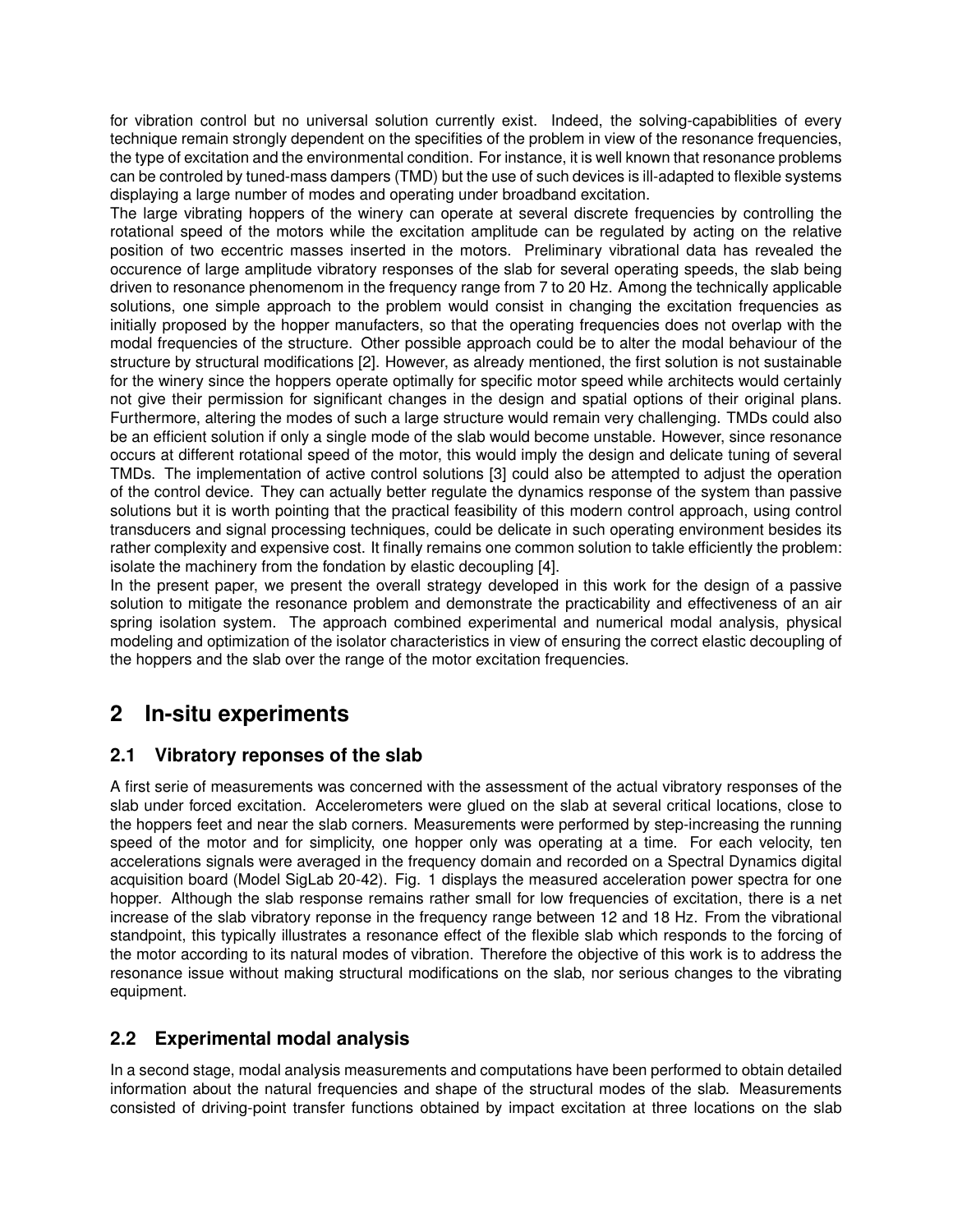

Figure 1: Power spectral density of the acceleration measured at the hopper foot (left) and slab corner (right) for the second equipment. Each color refers to one motor velocity.



Figure 2: Transfer functions obtained by impact testing.



Figure 3: First six modes of the isolated slab computed by FEM. Dots refer as to the hopper contact points.

as well as other transfer functions performed between the hopper feet and slab. One accelerometer was used for measuring the concrete slab response while impact excitations were performed by using a large instrumented hammer to ensure a proper excitation of the low frequencies. The vibratory signals were recorded on the digital acquisition board and acquisitions were 3s-long. Fig. 2 displays the acquired transfer functions where several modes can be identified visually within the frequency range of the motor excitation. The slab modal frequencies and associated damping values have then been identified by implementing a sophisticated MDOF algorithm in the time-domain, the Eigensystem Realization Algorithm (ERA) which has been recognized as being very effective for the modal identification of complex systems [5, 6]. In essence, the algorithm is based on a state-space formulation of the system dynamics and attempts to identify a linear mathematical model to match the impulse responses of the structure, first by combining a set of free decay responses in the form of a generalized Hankel matrix and then, by using a singular value decomposition to estimate the minimum order of the mathematical model. The last step of the algorithm consists of computing the eigenvalues of the chosen minimum model from which the modal parameters of the system are extracted. Fig. 4 displays the identified modal parameters of the slab as well as a comparison between the measured and reconstructed impulse responses using the identified modal data to assess the successfull modal identification. Six modes have been identified in the frequency range 5 to 25 Hz, and two modes, slighlty damped, appear critical as they can easily contribute to the unsatisfactory operating performance.

Finite-Element analysis of the slab has also been performed to complete the knowledge of the modal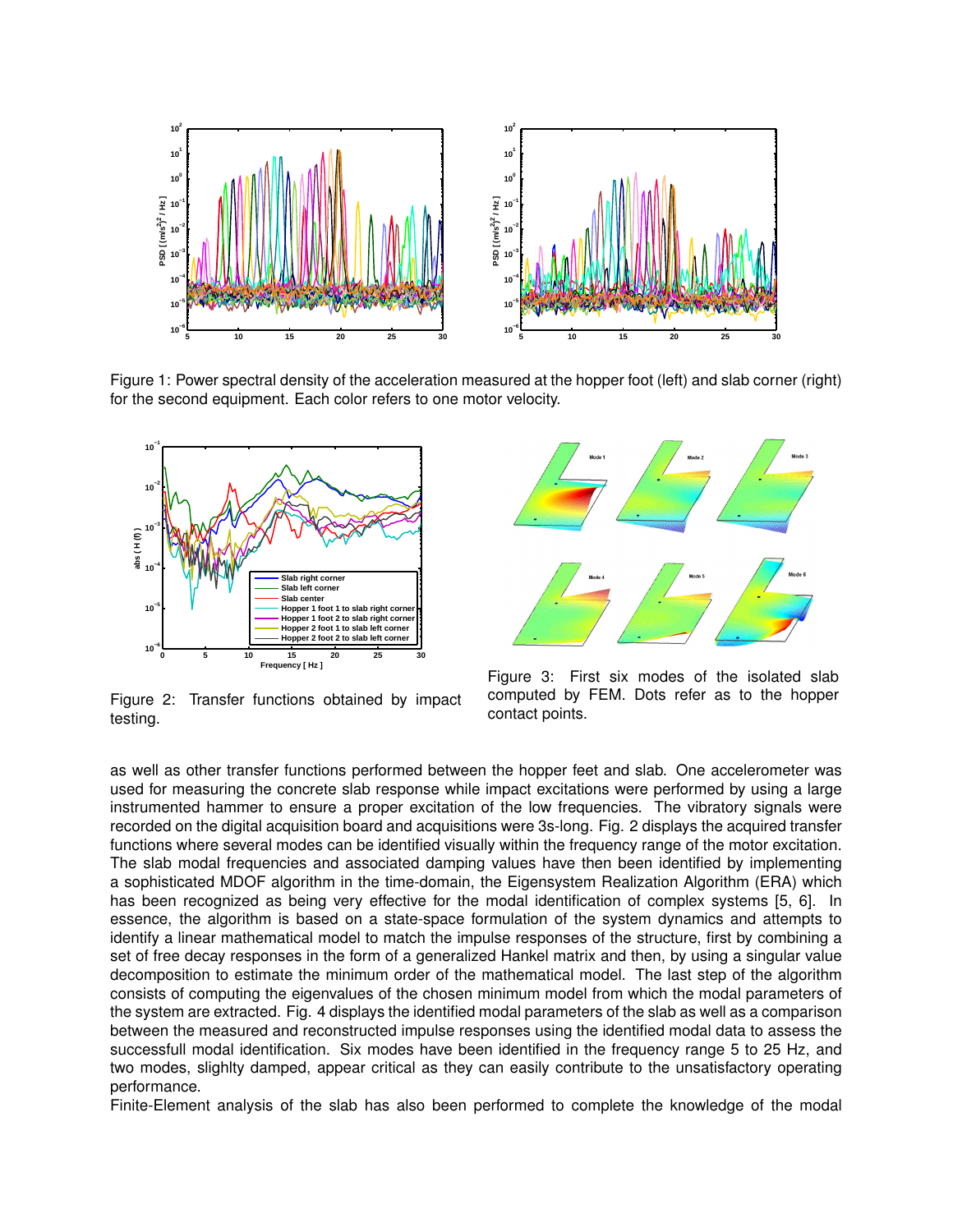

Figure 4: Modal identification results: (a) Identified modal parameters ; (b) Measured (green) and reconstructed (red) impulse responses.

parameters, namely the mode shapes and the associated modal mass. A Finite Element software was used to construct the FEM model of the isolated slab and carry out the numerical computation. For illustration, Fig. 3 presents the mode shapes of the first six modes stemming from FEM computations. As a result, the modal parameters identified by modal analysis could then be used to feed a physical model, described in the next section, for prediction analysis purpose.

### **3 Physical modelling of the hoppers/slab coupled system**

### **3.1 Equations of the model**

For a simple analysis, the vibrating hopper can be idealized by two rigid masses  $m_1$  and  $m_2$  connected by an internal spring element, which responds to the external forcing provided by the motors. Its connection to the foundation which is provided by the vibration isolator to design, can be modelled by a elastic device with stiffness  $k_s$  and damping coefficient  $c_s$  and which contacts locally to the slab. To account for the complex vibrational behaviour of the fondation, the slab can be viewed as a multi-modal flexible structure whose modal parameters stem from the modal analysis. For simplicity, the equipment is assumed to vibrate in the vertical direction which is actually the predominant direction of motion. Schematically, the system under study is depicted in Fig. 5.



Figure 5: *Modelling of the coupled system: the two vibrating hoppers (blue), the two elastic vibration isolators (magenta) and the multi-modal flexible slab (gray).*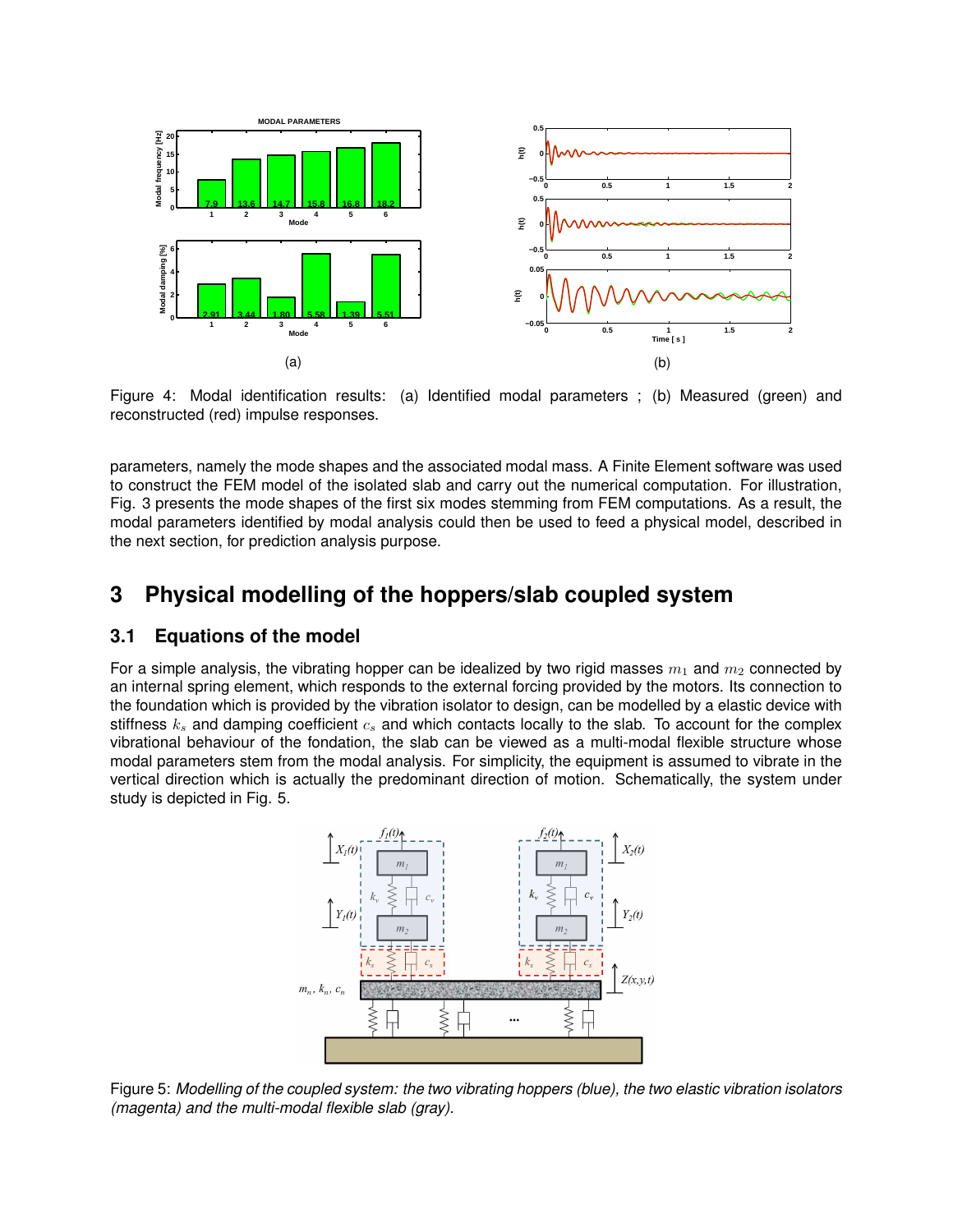In a modal framework, the dynamics of the sub-systems can be described by:

• For the upper mass of the hoppers, subjected to the forces induced by the internal mount and the equipment motor excitation force  $f_i(t)$  acting on hopper  $i$  ( $i=1,2$ ) :

$$
m_1 \ddot{X}_1(t) = -c_v \left[ \dot{X}_1(t) - \dot{Y}_1(t) \right] - k_v \left[ X_1(t) - Y_1(t) \right] + f_1(t)
$$
\n(1a)

$$
m_1 \ddot{X}_2(t) = -c_v \left[ \dot{X}_2(t) - \dot{Y}_2(t) \right] - k_v \left[ X_2(t) - Y_2(t) \right] + f_2(t)
$$
\n(1b)

• For the lower mass of the hoppers, subjected to the forces induced by the internal mount and the relative machinery/foundation displacement:

$$
m_2\ddot{Y}_1(t) = c_v[\dot{X}_1(t) - \dot{Y}_1(t)] + k_v[X_1(t) - Y_1(t)] - c_s[\dot{Y}_1(t) - \dot{Z}(x_{c_1}, t)] - k_s[Y_1(t) - Z(x_{c_1}, t)]
$$
\n(2a)

$$
m_2\ddot{Y}_2(t) = c_v[\dot{X}_2(t) - \dot{Y}_2(t)] + k_v[X_2(t) - Y_2(t)] - c_s[\dot{Y}_2(t) - \dot{Z}(x_{c_2}, t)] - k_s[Y_2(t) - Z(x_{c_2}, t)]
$$
\n(2b)

where  $x_{c_1}$  and  $x_{c_2}$  are the points where the hoppers contact the slab.

• For the flexible slab, excited by the force  $f(x, y, t)$  provided by the isolators:

$$
m_n \ddot{q}_n(t) + c_n \dot{q}_n(t) + k_n q_n(t) = \int_S f(x, y, t) \phi_n(x, y) dS \quad n = 1, ..., M
$$
 (3)

where  $m_n$ ,  $k_n$  and  $c_n$  are the modal mass, stiffness and damping coefficient of mode n, with  $\phi_n(x, y)$ the corresponding mode shapes and  $q_n(t)$  its modal amplitude, and S the surface of the slab. The external forces  $f(x, y, t)$  come from the isolator spring and damping forces originated by the relative machinery/foundation motions at contact points  $x_{c_1}$  and  $x_{c_2}.$  The associated modal forces are therefore expressed by:

$$
\int_{S} f(x, y, t) \phi_n(x, y) dS = f(x_{c_1}, y_{c_1}, t) \phi_n(x_{c_1}, y_{c_1}) + f(x_{c_2}, y_{c_2}, t) \phi_n(x_{c_2}, y_{c_2})
$$
\n(4)

where

$$
f(x_{c_i}, y_{c_i}, t) = -k_s \Big[ Z(x_{c_i}, y_{c_i}, t) - Y_i(t) \Big] - c_s \Big[ \dot{Z}(x_{c_i}, y_{c_i}, t) - \dot{Y}_i(t) \Big] \quad i = 1, 2
$$
 (5)

with  $Y_i(t)$  and  $Z(x_{c_i},y_{c_i},t)$  the displacements of the lower mass of hopper  $i$  and the slab at the contact point i respectively. The displacement of the slab in physical coordinates at location  $(x, y)$  can be computed as:

$$
Z(x, y, t) = \sum_{n=1}^{M} q_n(t)\phi_n(x, y)
$$
 (6)

### **3.2 Dynamics of the coupled model**

The dynamics of the coupled system can then be written into a compact matrix form consisting of ( $N =$  $N_s + 4$ ) modal equations:

$$
\begin{pmatrix}\n\frac{m_1}{0} - \frac{0}{m_2} - \frac{0}{0} - \frac{0}{m_1} - \frac{0}{0} \\
-\frac{0}{0} - \frac{0}{0} - \frac{0}{m_1} + \frac{0}{0} - \frac{0}{0} \\
-\frac{0}{0} - \frac{0}{0} - \frac{0}{0} - \frac{0}{m_1} + \frac{0}{0} - \frac{0}{m_1}\n\end{pmatrix}\n\begin{pmatrix}\n\ddot{X}_1(t) \\
\ddot{X}_2(t) \\
\ddot{X}_3(t)\n\end{pmatrix} + \n\begin{pmatrix}\n\frac{c_0}{1} - \frac{1}{1} - \frac{c_0}{1} - \frac{1}{1} - \frac{c_0}{1} - \frac{1}{1} - \frac{0}{m_1} - \frac{1}{m_1} - \frac{0}{m_1} \\
-\frac{0}{0} - \frac{1}{1} - \frac{0}{m_1} - \frac{1}{1} - \frac{0}{m_1} - \frac{1}{m_1} - \frac{0}{m_1} - \frac{1}{m_1} - \frac{0}{m_1} - \frac{1}{m_1}\n\end{pmatrix}\n\begin{pmatrix}\n\dot{X}_1(t) \\
\dot{Y}_2(t) \\
\dot{Y}_3(t) \\
\dot{Y}_2(t) \\
\dot{Y}_3(t) \\
\dot{Y}_4(t) \\
\dot{Y}_5(t) \\
\dot{Y}_6(t)\n\end{pmatrix} + \n\begin{pmatrix}\n\frac{c_0}{1} - \frac{1}{1} - \frac{c_0}{1} - \frac{1}{1} - \frac{0}{1} - \frac{1}{1} - \frac{0}{1} - \frac{1}{1} - \frac{0}{1} - \frac{1}{1} - \frac{0}{1} \\
-\frac{0}{1} - \frac{1}{1} - \frac{0}{1} - \frac{1}{1} - \frac{0}{1} - \frac{1}{1} - \frac{0}{1} - \frac{1}{1} - \frac{0}{1}\n\end{pmatrix}\n\begin{pmatrix}\n\dot{X}_1(t) \\
\dot{Y}_1(t) \\
\dot{Y}_2(t) \\
\dot{Y}_3(t)\n\end{pmatrix} + \n\begin{pmatrix}\n\frac{k_0}{1} - \frac{1}{1} - \frac{1}{1} - \frac{1}{1} - \frac{1}{1} - \frac
$$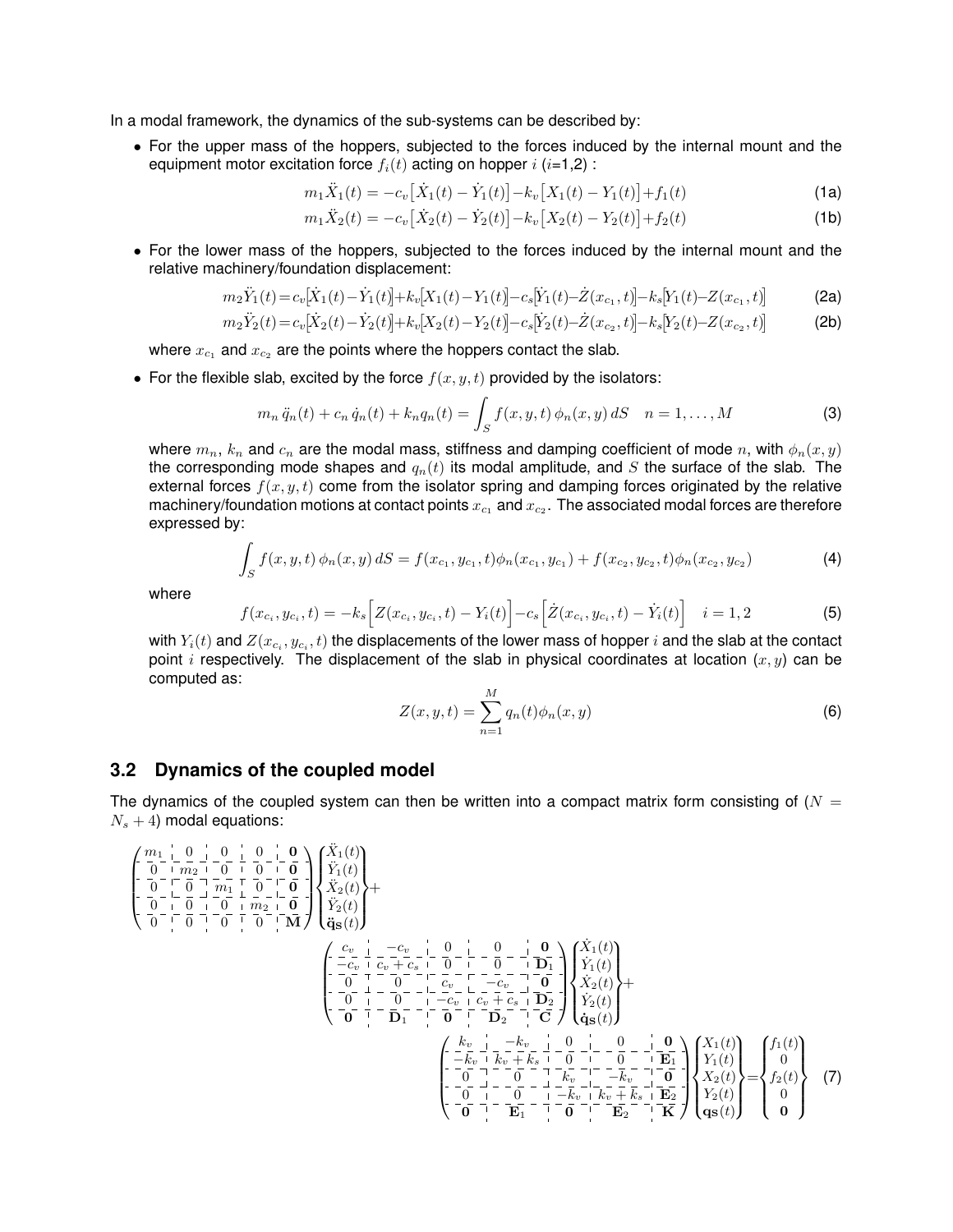where  $D_1$ ,  $D_2$ ,  $E_1$  and  $E_2$  are coupling vectors for damping and stiffness effects given by:

$$
\mathbf{D}_1 = -[k_s \phi_1(x_{c_1}, y_{c_1}), \dots, k_s \phi_M(x_{c_1}, y_{c_1})], \quad \mathbf{D}_2 = -[k_s \phi_1(x_{c_2}, y_{c_2}), \dots, k_s \phi_M(x_{c_2}, y_{c_2})]
$$
(8a)

$$
\mathbf{E}_1 = -[k_s \phi_1(x_{c_1}, y_{c_1}), \dots, k_s \phi_M(x_{c_1}, y_{c_1})]^T, \quad \mathbf{E}_2 = -[k_s \phi_1(x_{c_2}, y_{c_2}), \dots, k_s \phi_M(x_{c_2}, y_{c_2})]^T
$$
(8b)

The matrice M is diagonal while K and C are full matrices due to the hoppers/slab coupling which highlights that all slab modes are coupled through the contact forces. They respectively take the form:

$$
\mathbf{C} = \mathbf{C}_s + c_s \mathbf{\Phi}(x_{c_1}, y_{c_1}) + c_s \mathbf{\Phi}(x_{c_2}, y_{c_2})
$$
\n(9a)

$$
\mathbf{K} = \mathbf{K}_s + k_s \mathbf{\Phi}(x_{c_1}, y_{c_1}) + k_s \mathbf{\Phi}(x_{c_2}, y_{c_2})
$$
\n
$$
\tag{9b}
$$

where  $\mathbf{C}_s$  and  $\mathbf{K}_s$  are the diagonal matrices for the modal parameters of the slab and  $\mathbf{\Phi}(x_{c_i},y_{c_i})$  are the coupling matrices given by:

$$
\Phi = \begin{pmatrix} \phi_1(x_{c_i}, y_{c_i})\phi_1(x_{c_i}, y_{c_i}) & \phi_2(x_{c_i}, y_{c_i})\phi_1(x_{c_i}, y_{c_i}) & \dots & \phi_M(x_c, y_c)\phi_1(x_c, y_c) \\ \vdots & \vdots & \vdots \\ \phi_1(x_{c_i}, y_{c_i})\phi_M(x_{c_i}, y_{c_i}) & \phi_2(x_{c_i}, y_{c_i})\phi_M(x_{c_i}, y_{c_i}) & \dots & \phi_M(x_{c_i}, y_{c_i})\phi_M(x_{c_i}, y_{c_i}) \end{pmatrix}
$$
(10)

#### **3.3 Modal behaviour of the physical model**

It is well known that computations in the frequency domain can be insightful to study the effects of physical parameter changes on the dynamical behaviour of a mechanical system. Indeed, a simple comparison of the frequency response before and after the insertion of the vibrator isolator can provide a feel about the efficiency of the elastic decoupling. Also, parametric computations can be performed to study the changes in the modal frequencies and damping values as a function of the isolator's mechanical characteristics. In a modal framework, this requires the knowledge of the modal parameters of the coupled system which are essential ingredients to build the system transfer function, in terms of acceleration response, according to:

$$
H(\mathbf{r}_0, \mathbf{r}_r, \omega) = \sum_{n=1}^{N} \frac{-\omega^2 \psi_n(\mathbf{r}_0) \psi_n(\mathbf{r}_r)}{m_n(\omega_n^2 - \omega^2 + j2\omega\omega_n \zeta_n)}
$$
(11)

where  $r_0$  and  $r_r$  are the excitation and response locations respectively,  $\omega_n$  and  $\zeta_n$  the natural frequencies and damping values of the system coupled modes and  $m_n$  and  $\psi_n$  the corresponding modal mass and mode shape. As classical in vibration analysis, one can assume harmonic solutions of the form  $w(t) = ae^{j\omega_nt}$  for free motion and then rewrite Eq. (7) in its first-order form to obtain a quadratic eigenvalue problem. The eigenproblem is then easily solved by standard procedures, resulting in estimates of  $\omega_n$  and  $\zeta_n$  as well as the eigenvector a. The mode shapes of the coupled system  $\psi_n(\mathbf{r})$  in physical space can then be computed by modal recombination of the original sub-system mode shapes as:

$$
\psi_n(\mathbf{r}) = \sum_{j=1}^M a_j \phi_n(\mathbf{r}) \quad \bigcup \quad \sum_{j=1}^4 a_j \phi_n^m(\mathbf{r}) \tag{12}
$$

where  $\phi_n({\bf r})$  and  $\phi^m_n(x_c)=1$  are the modeshapes of the slab and the four rigid masses respectively. Once the eigenvectors are known, the modal mass of the coupled system can be estimated by:

$$
m_n = \text{diag}(\mathbf{a}^T \mathcal{M} \mathbf{a}) \tag{13}
$$

where M referred as to the mass matrix of the coupled system of Eq.(7). Fig. 6 displays three transfer functions computed in this way from the modal parameters obtained by modal analysis. As seen, the model reproduces the general trends of the modal measurements plotted in Fig.2 but no perfect matching between experimental and computed transfer functions have been achieved. There is several reasons to explain these discrepancies. There are actually large uncertainties regarding the values of the masses  $m_1$  and  $m<sub>2</sub>$  of the upper and lower parts of the hopper as well as on the surface density of the concrete installed at the winery. Also, no information has been provided regarding the dynamical characteristics of the four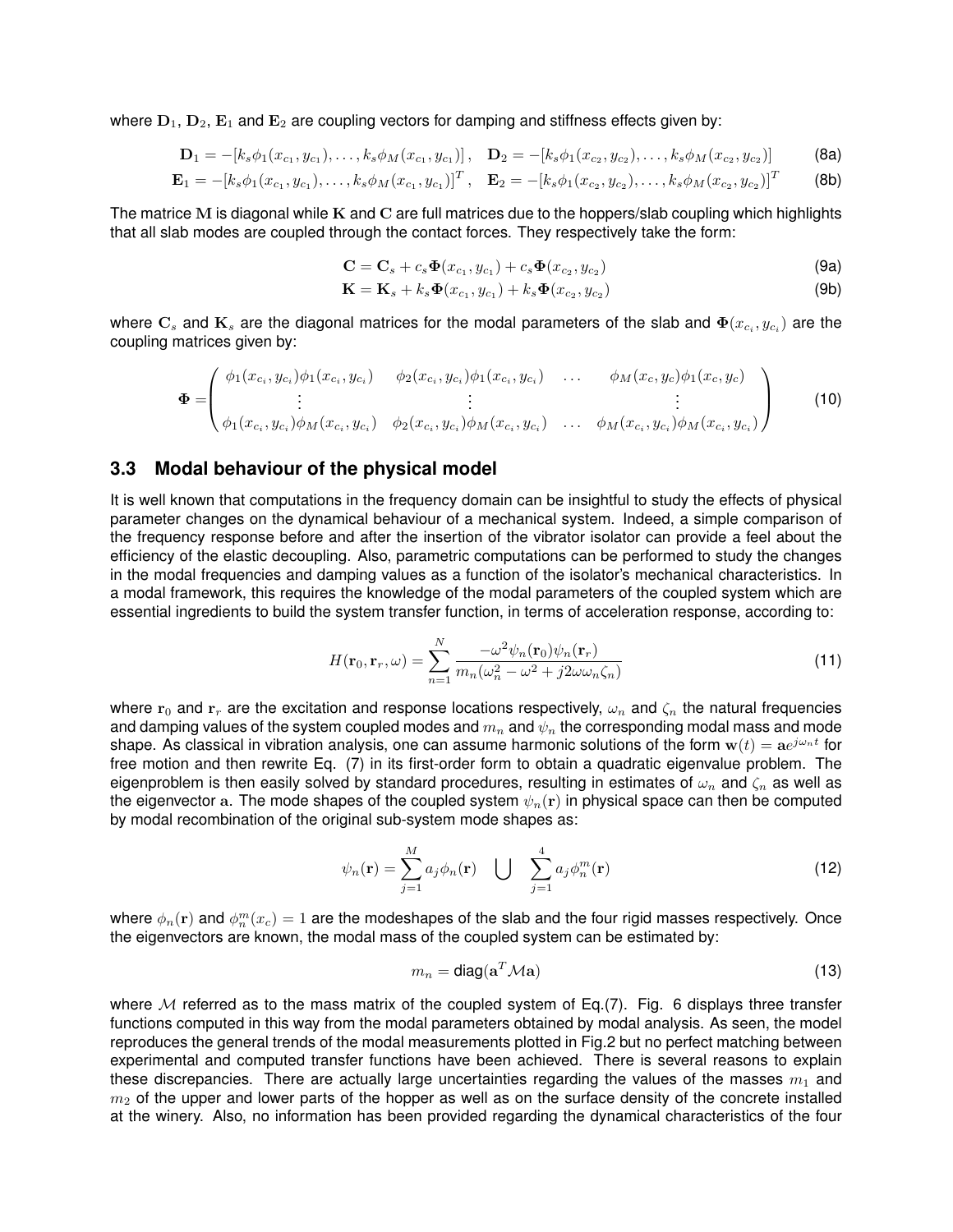

Figure 6: Slab driving-point transfer functions computed by the physical model.



Figure 7: Optimal characteristics of the isolator stemming from the minimization of Eq.(14).

internal flexible mounts (model *Evidgom* 810784) separating the two parts of the hoppers. Some errors may also have occured during the modal identification procedure since it still involves the user interaction for the determiniation of the order of the model. However, the model - even if not perfect - appears sufficient to investigate the attenuation provided by the vibration isolator as a function of its stiffness and damping properties.

### **4 Optimization of the isolator characteristics**

The characteristics of the isolator have been sought by devising optimization strategies aiming at maximizing the effectiveness of the isolation between the hopper mass excited by the motor and the slab response at several critical locations. From the computations of the transfer functions with and without the isolator, given by Eq.(11), we can define the following function error  $\varepsilon(k_s, c_s)$  to be minimized by the stiffness and damping values of the isolator,  $k<sub>s</sub>$  and  $c<sub>s</sub>$  respectively:

$$
\varepsilon(k_s, c_s) = \sum_{j=1}^3 \left( \frac{\max\limits_{\omega_1 \leq \omega \leq \omega_2} (\vert \hat{H}(x_{c_1}, x_{s_j}, \omega, k_s, c_s) \vert)}{\max\limits_{\omega_1 \leq \omega \leq \omega_2} (\vert H(x_{c_1}, x_{s_j}, \omega, k_s, c_s) \vert)} + \frac{\max\limits_{\omega_1 \leq \omega \leq \omega_2} (\vert \hat{H}(x_{c_2}, x_{s_j}, \omega, k_s, c_s) \vert)}{\max\limits_{\omega_1 \leq \omega \leq \omega_2} (\vert H(x_{c_2}, x_{s_j}, \omega, k_s, c_s) \vert)} \right)
$$
(14)

where  $\hat{H}(x_{c_i},x_{s_j},\omega,k_s,c_s)$  and  $H(x_{c_i},x_{s_j},\omega,k_s,c_s)$  are the transfer functions for acceleration response between hopper i and the slab location  $x_j$ , with and without the vibration isolator respectively, and  $\omega_1$  and  $\omega_2$  the lower and upper limits of the frequency range considered in the optimization. As illustrated in Fig.7, minimization of this function is achieved using parameters  $k_s = 5.5 \times 10^4$  N/m and  $c_s = 20$  Ns/m thus ensuring the optimal decoupling according to Eq.(14). As one would expect, the optimal damping value corresponds to the limit of the search domain of the optimization while the optimal stiffness is a low value, corresponding of nearly 1 Hz natural frequency. This is indeed consistent with the rule stating that, for rigid foundation, the larger the ratio of operating and resonance frequencies is, the larger the success of the solution will be. Fig. 8 displays a comparison of the transfer functions before and after the insertion of the "optimal" isolator. Looking at the amplitude of the vibratory responses, it can first be seen the effective large attenuation provided by the isolator, 19 dB in average over the frequency range of interest. Indeed, the isolator acts as a mechanical lowpass filter and controls not only the first problematic mode but also all other higher-order modes of the coupled system. Other relevant aspect of the proposed solution is the strong coupling of the isolator with the system for the lowest mode of the original configuration, highlighted by the frequency split around the first normal mode, while the modal frequencies of higher modes remain unaltered as one would expected for elastic decoupling. The frequency split can be easily explained by the insertion of the isolator since it intrinsically adds a new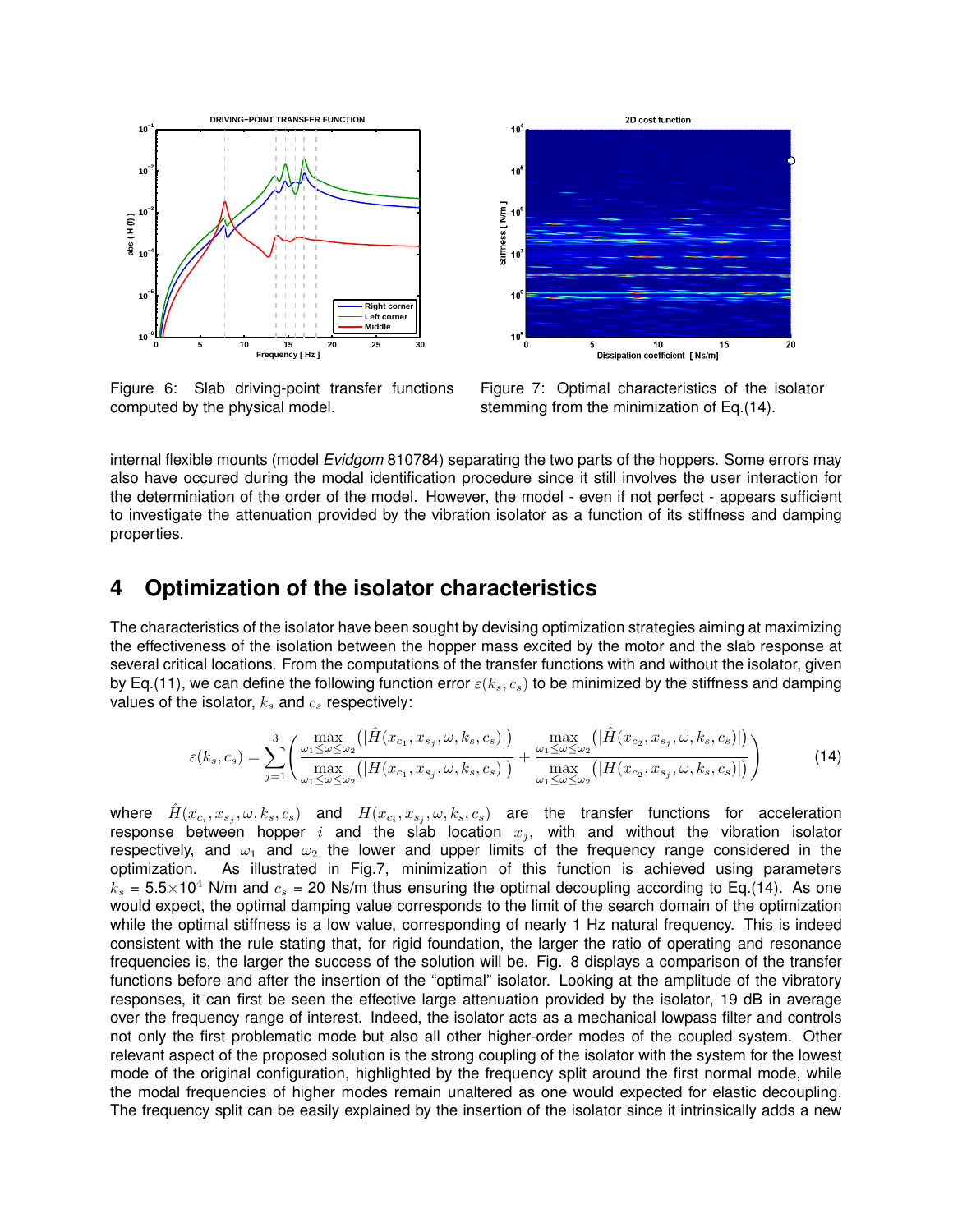degree of freedom and thus a new resonance to the dynamics of the coupled system. For the corresponding operating frequency, this can be particularly problematic during operation but fortunately, the model does not predict large difference in vibration amplitude for this running speed between the controlled and uncontrolled configuration.



Figure 8: Computed transfer functions before (dash) and after (solid) the insertion of the isolator with characteristics defined by the minimization of Eq.(14). Excitation is on the upper mass of one hopper while response is given for three critical locations on the slab. Legend is the same as in Fig. 6. The vertical gray lines bound the frequency range considered in the optimization procedure.

## **5 Practical implementation and conclusions**

Bridging the gap between the theoretical characteristics and the available commercial solutions is usually a delicate task even if manufacturer catalogues provide a large variety and type of solutions. If steel-spring axial isolator appears as a rugged and reliable solution for the practical realisation, the major difficulty here comes from the low stiffness value of the isolator to design which inevitably leads to very large static deflection for conventional springs. Other limitation is concerned with their height-to-width ratio which affects their axial stability, especially for such low frequencies. One commercial solution which can approach the requirements is air spring systems which have successfully solved vibration problems in many applications, including on vehicular suspensions. Air springs provide low frequency and zero-static deflection and can ensure constant operating frequency, even under varying load, by simple adjustment of the height of the mount through air supply control. We decided to implement a solution based on four air spring systems (see Fig. 9) capable of 2 Hz natural frequency (CDM AIR Cushion  $6" \times 2$ ), uniformly positioned within the equipment for dividing the load among the isolator and attached through some intermediate frame (see Fig. 10). Double convolution bellows have been preferred to gain axial stability and external mechanical stops, mounted in compression against the equipment, have been designed to increase the low damping of the mounts through friction and also reduce lateral displacements. Finally, soft elastic layers have been inserted between the isolator end retainer and the slab to decouple them on the whole surface of contact.

The pratical realisation has been implemented for one hopper of the winery and vibratory measurements have been recently performed at Gran Cruz. Table 1 presents preliminary results regarding the measured vibration amplitudes, before and after the installation of the isolator. As seen, the installation of the solution has been very successful, resulting in a net decrease of the vibration amplitude of about 26 dB for the measured motor running speeds.